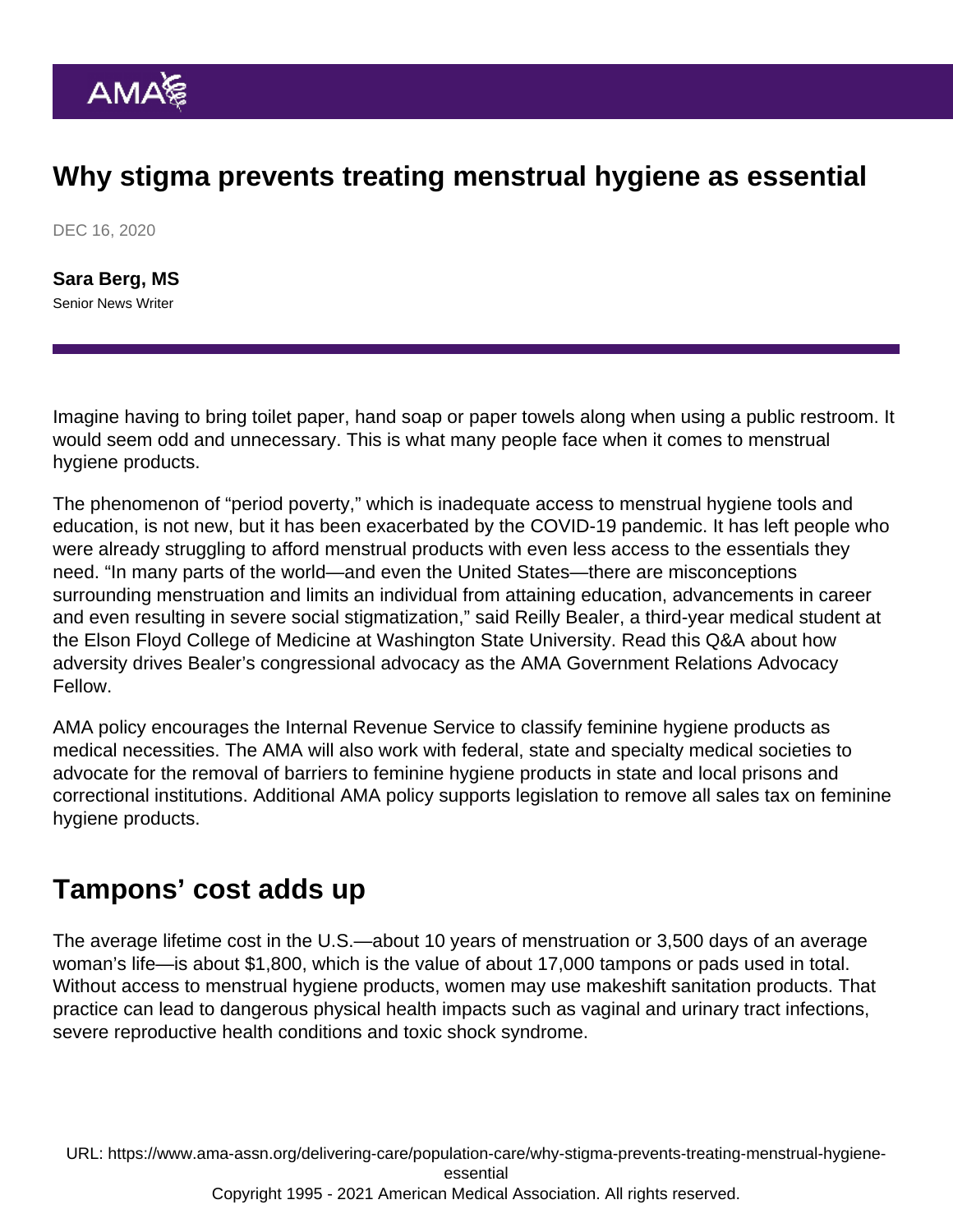"These products are not defined as essential, which means they are not covered by federal food stamps programs and other relief programs," said Bealer. "They are not included as essential items that would potentially be tax-exempt during a public health crisis such as COVID-19.

"This leaves people with a choice between buying tampons or providing other necessities for their families," she added.

# Combat menstruation's lingering stigma

"I talk about my time being homeless as a teenager a lot because it has shaped the way I view the world and my perception on this issue," said Bealer in an online presentation for the [AMA Medical](https://www.ama-assn.org/member-groups-sections/medical-students) [Student Section.](https://www.ama-assn.org/member-groups-sections/medical-students) This session took place during the 2020 AMA Sections Meeting, which took place ahead of the [November 2020 AMA Special Meeting](https://www.ama-assn.org/house-delegates/special-meeting/2020-ama-hod-special-meeting-sections-meetings), a virtual gathering of the AMA House of Delegates.

"When you think of people who don't have access to menstrual hygiene products, you think of the very impoverished in very poor countries, but you don't think of this happening in the United States," she said. "We need to change the stigma around having your period. It is not a pathological mystic thing that happens."

"It is a normal physiological process that tells you your body's working—it's doing what it's supposed to do," said Bealer. "The shame associated with periods prevents people from talking about it, which in turn averts dialogue about access to products, the tampon tax, and even ingredients within our pads and tampons, so let's normalize having a period."

# Advocate for access

"Although this is long overdue, we now see that five states have implemented legislation to provide free menstrual products in public school restrooms in the most recent legislative term," said Bealer. "Even more states have considered similar legislation, but we're not there yet.

"On a federal level, there are current proposed efforts, but unfortunately they haven't been considered a priority, especially within COVID-19," she added. "The Department of Justice has actually been a leader in this effort first, making policy in 2017 to provide period products to incarcerated females in the federal justice system." This was later codified into law with the First Step Act, a criminal justice reform bill enacted with bipartisan support in 2018."

URL: [https://www.ama-assn.org/delivering-care/population-care/why-stigma-prevents-treating-menstrual-hygiene](https://www.ama-assn.org/delivering-care/population-care/why-stigma-prevents-treating-menstrual-hygiene-essential)[essential](https://www.ama-assn.org/delivering-care/population-care/why-stigma-prevents-treating-menstrual-hygiene-essential) Copyright 1995 - 2021 American Medical Association. All rights reserved.